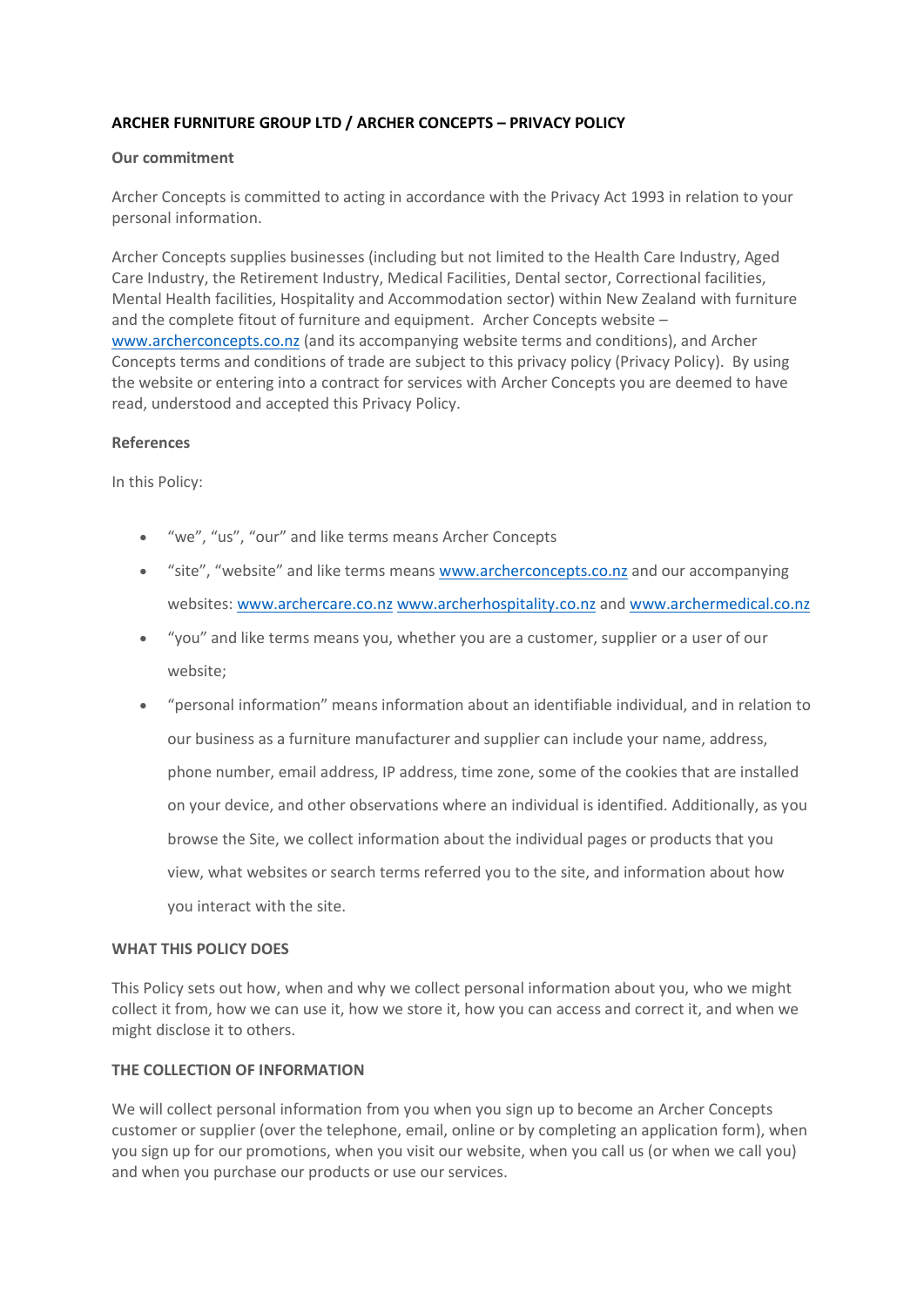We collect personal information using the following technologies:

- Hotjar to understand how users navigate around on our site
- "Web beacons," "tags," and "pixels" are electronic files used to record information about

how you browse the Site.

Additionally, when you submit a form on the site we will collect certain information from you including name, email, phone number and company name.

On occasion Archer Concepts may receive your personal information from third parties, such as our business partners, in conjunction with joint marketing promotions and associated promotional activity, and credit reference agencies.

The personal information we collect from or about you will be used only for the purposes of conducting our business, supplying you with our products and services and keeping you informed about aspects of our products and services that may be of interest to you. For example, we may hold and use your personal information to:

- process your account application;
- invoice you;
- provide customer service and support;
- communicate with you;
- offer you special offers and other promotions;
- enforce the terms of any agreement we have with you;
- to improve and optimize our Site (for example, by generating analytics about how our

customers browse and interact with the Site, and to assess the success of our marketing and

advertising campaigns).

How we store (and look after) your personal information

We treat personal information which we collect from you in the same way that we treat our other confidential information. This involves protecting it from misuse and loss, as well as from modification and disclosure. We will store your personal information securely in our database. Access is restricted to only those people who require the information for our business purposes. Our website uses HTTPs SSL (Secure Socket Layer) to apply an encrypted layer to all requests to and from archerconcepts.co.nz

### **USE AND DISCLOSURE**

Archer Concepts will always use and disclose your Personal information in accordance with this Privacy Policy, the Privacy Act and any other applicable privacy law.

We may share your personal information with third parties to help us use your personal information, as described above. We use Google Analytics to help us understand how our customers use the Site